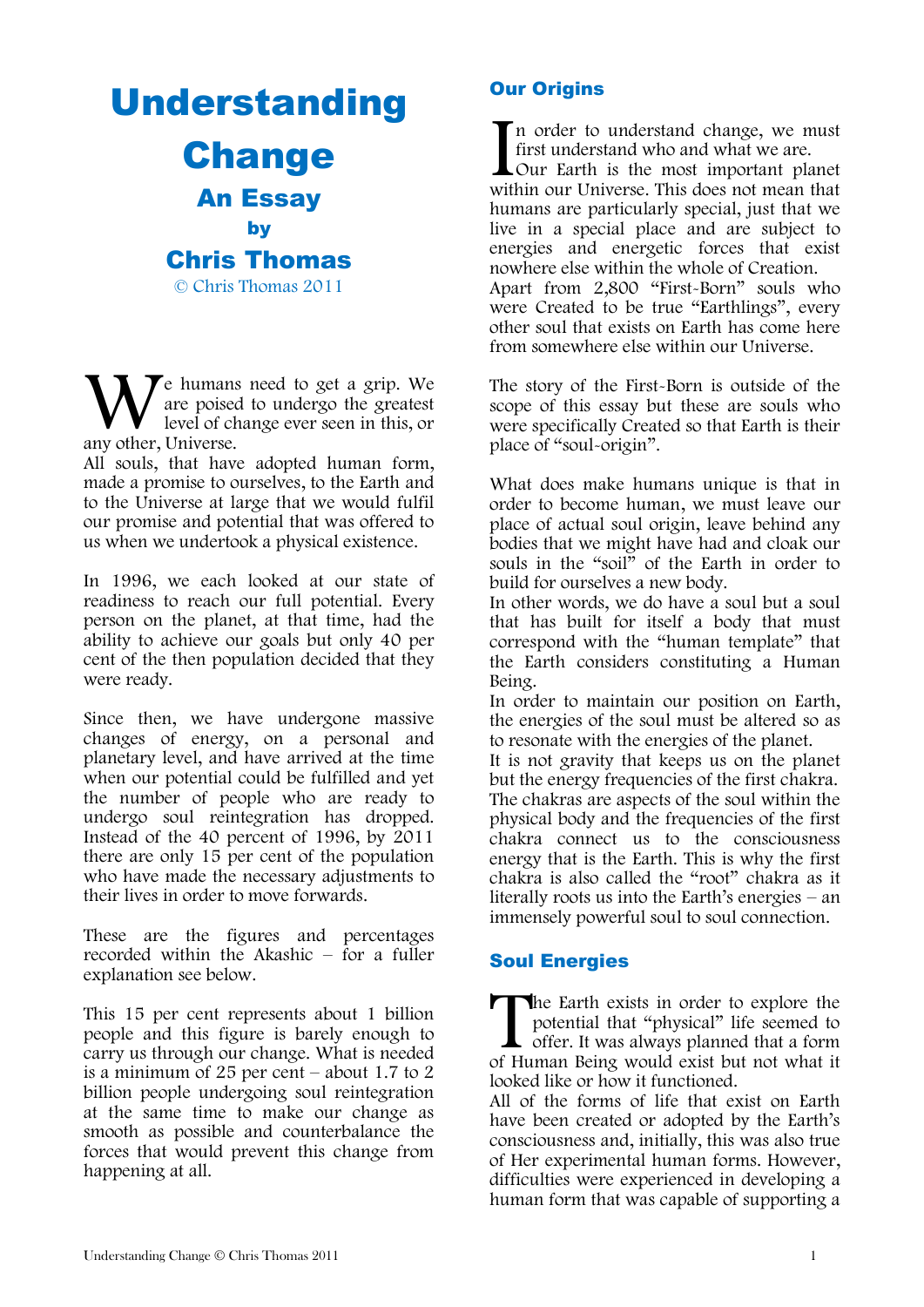"full soul". In order to explore these difficulties the problems were first studied on Lemuria and then experimented with on Atlantis – see Synthesis for the full story of human development.

By the time that we had finished our experiments on Atlantis, we had developed a human body form that could accommodate the whole of the soul.

However, we began to experience difficulties in maintaining the whole of the soul within the body and set about exploring the problem. Unfortunately other events prevented us from finding a full answer before we, collectively, had to destroy the Atlantis continent.

## The Human Plan

 $\blacksquare$  t took 40,000 years to undo the damage that resulted from destroying a continent **L** and we returned to Earth about 20,000 If took<br>that re<br>and w<br>years ago.

On our return, we were as we were on Atlantis – the whole of the soul contained within the human body.

It is difficult to describe what is meant by a "whole soul" state as we do not have the necessary vocabulary.

The primary difference lies in the density of the human body in that a whole soul state brings about a lightening of density and major changes within our cell structures – everything becomes much lighter and much less dense.

When we began again, 20,000 years ago, we anticipated that we would experience difficulties in maintaining this whole soul state for the whole of our natural life spans – about 1,500 years.

As we began to lose some of the higher brain and psychic functions, we began to build energy enhancing structures that could remerge the whole soul back into the body.

These energy enhancing structures are the pyramids of Egypt, South America and several other locations on the planet's surface, as well as the Silbury Hill/Avebury/Stonehenge complex in Britain.

Unfortunately, these energy enhancing structures could only restore a full-soul state for a temporary period and so we began to look for other ways of solving our problems.

The underlying problem was this:

The Earth has a resonance, a base-note frequency, with which all living things resonate. This is the frequency of the root chakra. In order to Create "physical" forms of life, the Earth chose a frequency of 7.56 Hz (this means 7.56 cycles per second).

This frequency was too low to hold the whole of the human soul within the body; what we needed to do was to find out what this basenote frequency needed to be raised to in order for us to remain as Human Beings.

7,000 years ago, we put into action a plan where we could experience all of the possibilities that physical life has to offer as a means of discovering to what frequency the Earth's base-note needed to be raised.

In order to put this Plan into action, we deliberately divided the soul into two – the physical self (about 25% of the total soul) and the higher self (the remaining 75% of the total soul). This division made the physical body very much more dense than it had been and we lost most of our psychic and sensory abilities.

We also became, as far as the Earth is concerned, sub-human – the Earth defines a Human Being as a whole soul contained within a physical body. We have been in this sub-human state for the past 7,000 years.

This, essentially, is The Human Plan and we allowed ourselves 7,000 year to complete it. According to the Akashic, this 7,000 year period runs out at the end of 2011.

## New Energies

y 1996, we had worked out what the Earth's base-note frequency needed to be raised to in order to allow soul **P**y 1996, we had worked out what the Earth's base-note frequency needed to be raised to in order to allow soul reintegration and to maintain that whole-soul state indefinitely.

This new frequency is 3.5 kHz (3,500 cycles per second).

With the answer arrived at, two other important events also occurred in 1996:

First, a new energy was connected to the planet to assist us in our soul reintegration process. This new energy contains approximately 53 million dimensions and is, effectively, limitless.

Secondly, a question was asked of the whole human population as to whether they were in a state of readiness to undergo soul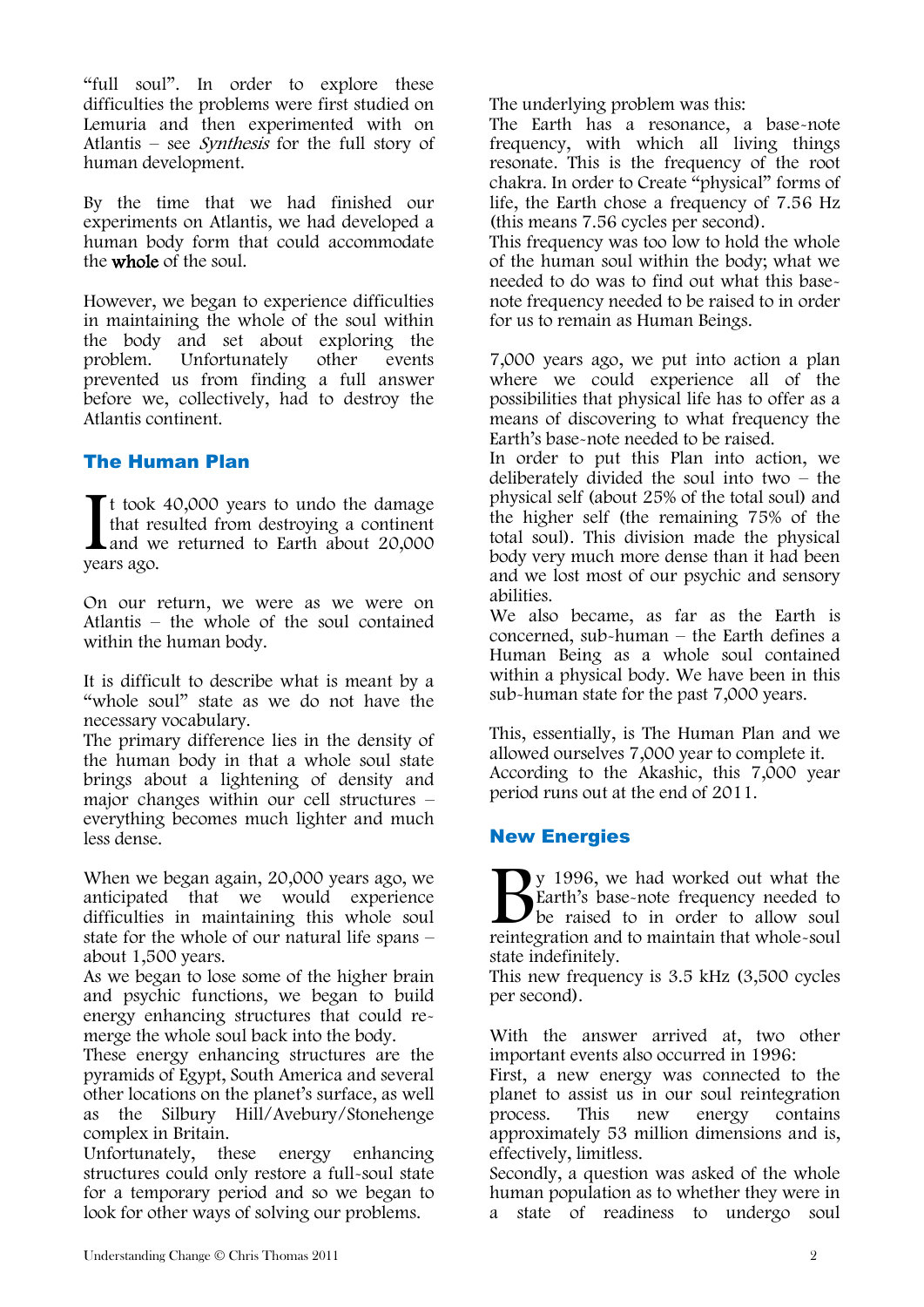reintegration. At the time, 40 per cent of the then global population said yes, they were ready. In 2005, a second census was taken of the global population to find that this percentage had dropped to 35 per cent. As of mid 2011, the Akashic records that this percentage had dropped to 15 per cent.

### In other words, people were too afraid to change.

This fear of change is quite surprising as there is very little work required to fully prepare ourselves for our soul reintegration.

The first thing that needs to be done is to clear the body of trapped emotions. On a chakra level, unexpressed emotions bring about symptoms of illness.

On a soul level, unexpressed emotions take up a great deal of available space within the body that would be better occupied by the soul.

In order to achieve a clearance of these unexpressed emotions, the best tool to use is called a "giveaway". This is a very simple process that is very effective – see Synthesis.

The second thing that needs to be done is to ensure that the physical body, particularly the brain, has the right mix of nutrients – see later.

That is all that is required  $-$  a body free of

emotional debris and an appropriate diet – the rest then follows on naturally.

Once the answer to the Earth's base-note frequency had been deduced, the Earth began to take steps to bring the necessary frequency changes about.

Every single living thing on the planet needed to change their root chakra frequencies and this was achieved in May 2000.

Overnight, all of the life on the planet, apart from humans, changed their frequencies to match the Earth's and all non-human life has resonated at 3.5 kHz ever since – see graph below.

It was possible for all humans to alter their root Chakra frequencies at the same time but, humans being humans, we prevaricated and it has taken us a further 10 years to catch up with animals and plants.

It is only since November 2010 that we realised that we needed to get a move on that we accepted acceleration of our energies. Even then we insisted on having a year to adjust – to November 2011 – in order to reach the same base-note frequencies.

At the time of writing (August 2011), most people – the ones who are actually changing that is – are in the 2 kHz range. Not there yet but not bad.



convright Chris Thomas 2011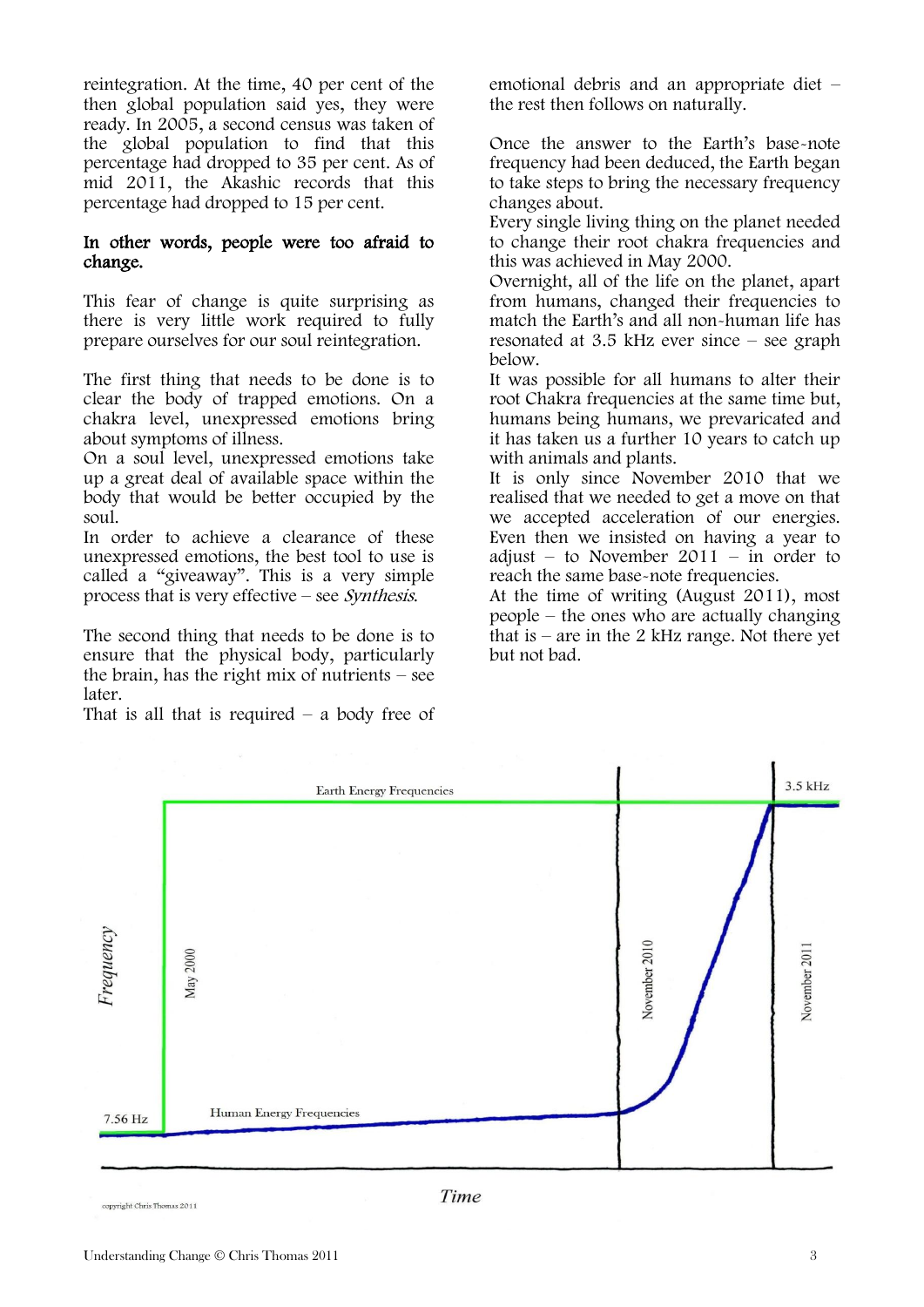## **Completions**

owever, not everyone was afraid of change. Wever, not everyone was afraid of<br>
change.<br>
Very quietly, a number of people decided to be the vanguard for human change and, since 1996, have undergone full soul reintegration. Currently, mid 2011, there are over 3 million people, worldwide, who are in

this complete soul state. All of these Human Beings live in isolated areas, deliberately keeping themselves hidden from human, particularly western, eyes.

So change, soul reintegration, is not impossible. All that it requires is application and the will to do so.

# The Physical Body

p to now, we have only looked at the energetic nature of change but we also need to look at the physical **I** p to now, we have only looked at the energetic nature of change but we also need to look at the physical aspects of what we need to do in order to fulfil our chosen potential.

Whilst everything is energy, the frequencies from which the human body is constructed we perceive as "physical" tissue. In order for change to occur, we need to ensure that our bodies are functioning to the best of their potential in order to accommodate the remainder of the soul; after all, the Earth defines a Human Being as a whole soul contained within a physical body. This means that we have to provide the body with the right combination of foods to maximise the efficient workings of the body's cells.

The soul is not centred in a particular region of the body or brain, like the amygdale, but is woven through all of the cells of the body – we are not a body that has a soul but a soul that has built for itself a body.

In order to maximise cell efficiency, we need to eat a diet that feeds the cells properly. What follows is totally at odds with currently accepted "healthy eating" practices and dietary recommendations.

For the past thirty years, we have been told that we need to cut down on saturated fats, increase polyunsaturated fats and increase carbohydrate intake and cholesterol.

### This is the exact opposite of what the body's cells actually need.

To understand this statement, we need to understand how humans developed on Earth.

It is now acknowledged that our direct ancestors were Cro-Magnon Man. This proto-human first appeared planet-wide about 3.5 million years ago.

Their bodies were cruder than ours and, at the time, did not have individual souls but were part of a group soul – see *Synthesis*.

They were hunter-gatherers; that means that they hunted for meat and gathered fruit, berries and nuts as the seasons permitted. They ate very little in the way of vegetable matter and even less in the way of grains or cereals. This lifestyle continued for over 3 million years. In other words, the human template is built around the body form that developed as the Cro-Magnon evolved.

#### The human body's primary dietary needs are centred around meat and saturated fats with some fruits, nuts and berries and very little in the way of carbohydrate.

The current "healthy diet" is specifically designed by those who would prevent us from undergoing soul reintegration – see later.

The simplest way of showing that our "healthy diet" is wrong for us is to ask the questions:

After thirty years of eating for health, why do<br>we have illnesses reaching epidemic we have illnesses reaching proportions particularly obesity and diabetes?

If our diets are so healthy, why are we not healthy?

As our great grandparents' diet was the exact opposite of what we currently eat, in terms of fats and carbohydrates, why did they not have worse health problems especially as most of our current killer diseases were unheard of in their time?

It is very clear that our bodies are in a state of terminal decline and yet we are supposed to be eating the diet that is the most healthy for us.

So what should we be eating, especially as we need to be on the optimum diet to help us through this period of change?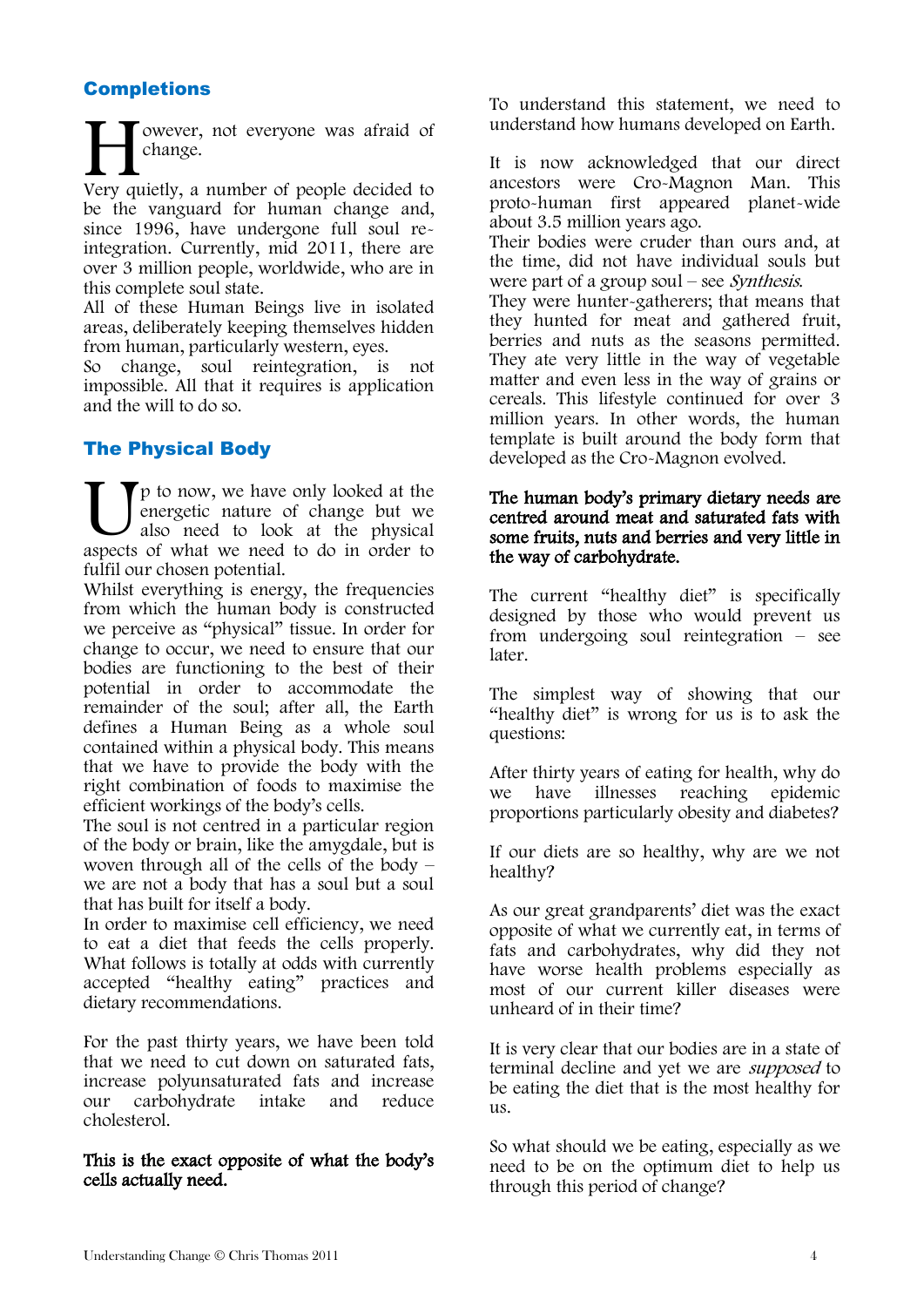## **Cholesterol**

holesterol is, arguably, the most important substance that the body produces for its own well being. C

We all "know" about cholesterol:

It comes from eating saturated fat.

We must keep our blood cholesterol levels below 3 millimoles per litre  $(mmol/l)$  – (actually, the current recommendation is 4 mmol/l but there are moves to reduce it to 3).

Very few people are aware that cholesterol is, in fact, manufactured by the liver.

The liver expends a huge amount of energy producing cholesterol in a very complex chemical sequence that does not involve any kind of fat. The liver does this 24 hours per day, 365 days per year. The liver does this because every single cell within the body, of which there are trillions, needs cholesterol every single day.

The only difference eating food that is high in cholesterol makes is that the body uses the cholesterol taken from food to reduce the amount of cholesterol produced by the liver.

Q. How many types of cholesterol are there? A. One – it is called cholesterol.

#### Q. What are HDL and LDL?

A. HDL stands for High Density Lipoprotein and transports cholesterol from the liver to wherever it is needed within the body.

LDL stands for Low Density Lipoprotein and collects any excess cholesterol from the blood and (probably) returns the excess to the liver for recycling.

HDL and LDL are lipoproteins and are not types of cholesterol.

Q. My doctor has given me a blood cholesterol count – what does it mean?

A. Cholesterol does not exist in the blood, what doctors give out are lipoprotein counts.

Q. Why should I reduce my cholesterol levels?

A. You shouldn't. You cannot have too much cholesterol in the body as the body is self regulating; the liver only produces what the body needs and no more.

Q. Can you have too much cholesterol?

A. No; there is no such thing as too much cholesterol, the liver only produces as much as the body requires and no more. Whatever your cholesterol level is, it is what your body needs. A high cholesterol level means that the body has problems which it is attempting to repair. If you reduce the body's cholesterol levels, it cannot repair itself and the cells begin to die, eventually leading to death.

#### Q. So what does cholesterol do?

A. Its primary role is to do with maintaining the integrity of the walls of the body's cells – too little cholesterol and the body's cells begin to collapse with disastrous consequences; cancer being a prime example.

The brain is made up of roughly 70 per cent fat and 30 per cent cholesterol. The brain also uses cholesterol to pass messages across the synaptic gaps.

Every single cell within your body needs a supply of cholesterol every 24 hours otherwise the cell cannot maintain its integrity which would allow in viruses, bacteria and other undesirable debris.

When a cell dies, cholesterol is needed to build its replacement cell.

If you cut yourself, the area of the cut is flooded with cholesterol to build new cells to repair the damage and rebuild the skin or, if the cut is internal, such as in an artery, the damaged region is flooded with cholesterol to repair the damage – cholesterol does not cause heart disease, it is part of the body's defence and repair mechanisms.

A simple truth is that when your mother became pregnant with you, if her body did not produce sufficient cholesterol, you would not be here.

Simply put, cholesterol is necessary to create life and maintain that life once it exists. Denying the body its ability to self-repair, by taking cholesterol reducing drugs, is a form of suicide.

Q. What happens if cholesterol levels are artificially reduced such as by taking statins or cholesterol reducing foods?

A. The first side effects of statins is reduced short-term memory – this can be quite severe in some instances.

Over time, statins reduce the body's store of co-enzyme Q10 which begins to destroy the body's connective tissue. This results in the muscles atrophying and the body becomes very much weakened.

There is then a ripple-down effect where all of the body's systems gradually decline eventually leading to death.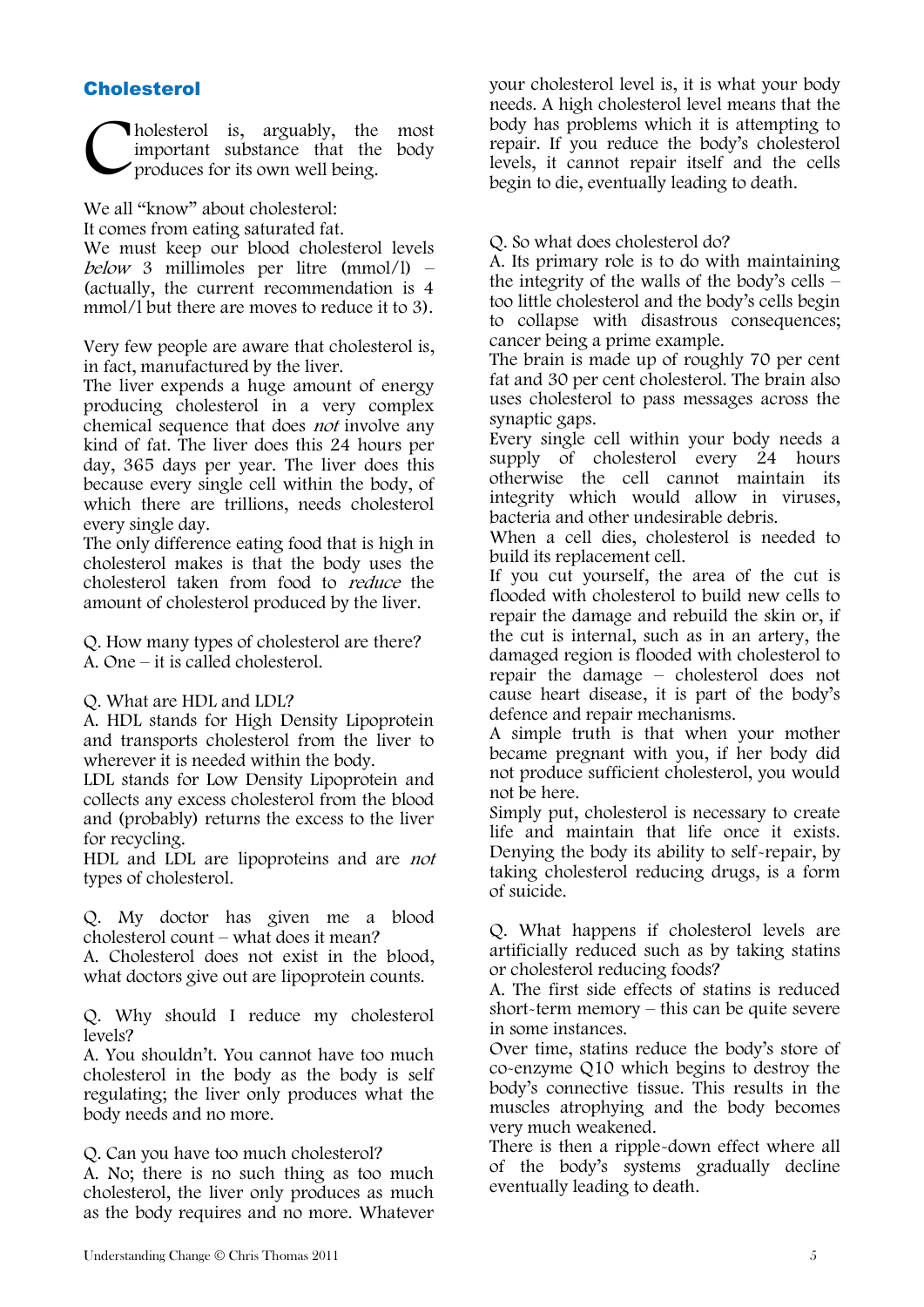A cholesterol count of 4, or below, leads to mental problems, depression, paranoia and whole system failure eventually leading to death.

Cholesterol is essential for life and the maintenance of the physical body. To undergo the process of change that humanity is undertaking, natural cholesterol levels are essential. In other words, it will be impossible to undergo soul reintegration unless the body's cells are fed with sufficient cholesterol.

This is so far against the current medical advice and advertising propaganda that there will be many of you saying this is rubbish. Fine. The author has no problem with that but, if you want to go through the process of soul reintegration then I would suggest that you get yourself clued up and do some research for yourself. As a start try:

"The Great Cholesterol Con" by Dr Malcolm Kendrick published by John Blake Publishing Ltd., ISBN 978-1-84454-360-1

Another statement of fact is that you will not be able to undergo this process of soul reintegration unless your cells have a sufficient supply of cholesterol – this means natural cholesterol levels that are determined by the body's needs.

Q. So why all of the propaganda about reducing cholesterol?

A. There are forces at work who are attempting to stop us from reintegrating – see below.

# Fats

**There are four different types of fats:** 

Saturated fats – these are obtained from meats, butter, whole milk etc. There are four different types of fats:<br> **Saturated fats** – these are obtained from<br>
meats, butter, whole milk etc.<br>
Mono-unsaturated fats – these are obtained

from olive oil, palm oil, coconut oil etc.

Poly-unsaturated fats – these are obtained from vegetables such as corn oil, sunflower oil, etc.

Transitionary fats (commonly called transfats) – these do not occur naturally but are man-made from vegetable oils.

In order for the body to function properly, it needs a varying combination of the first three fats on a day to day basis.

The fourth type of  $fat - trans-fats - is not$ digestible by the body and can cause

considerable harm by disrupting many of the body's systems.

As we saw earlier, our bodies evolved as "hunter-gatherers" with our primary source of nourishment derived from meats.

Although we consider ourselves to be "wise man" (Homo Sapien), our bodies have not evolved beyond our basic hunter-gatherer requirements. In other words, our bodies still consider the best source of nutrients to be from meat and the saturated fats associated with it.

As a simple example:

Since the early 1800's, explorers have encountered many peoples living a "traditional" hunter-gatherer life-style in many parts of the planet.

When these traditional peoples were forced into eating a "western" diet, they all became subject to exactly the same illnesses and ailments that we do in the west. Before the introduction of a western diet, these peoples were extremely healthy.

The most recent example of this is with the Inuit and Eskimo peoples of northern Canada. These peoples have always had a diet which is comprised entirely of meat and fish with only a very small percentage of their diets made up by seasonal nuts and berries.

They were extremely healthy and they had no histories of obesity, diabetes or heart disease. In recent years, following western intervention, their diet now includes a severe reduction of fats, the introduction of white bread and cereals and their health has deteriorated to the point where obesity, diabetes and heart disease are as prevalent as in North America.

The only thing that has changed is their diets and they have gone from people who were extremely healthy and perfectly adapted to their environment to requiring medication and hospitalisation.

The plight of the Inuit and the Eskimo perfectly illustrate that a traditional diet high in saturated fats is healthy whilst our western so-called "healthy diet" (low saturated fats and high carbohydrates) is a killer.

The two biggest problems with our western diet are carbohydrates and trans-fats. We will look briefly at the problems of carbohydrates later but let us first look briefly at trans-fats.

Vegetable oils (poly-unsaturated fats) are liquid at room temperature. This makes them unsuitable for spreading on bread. In order to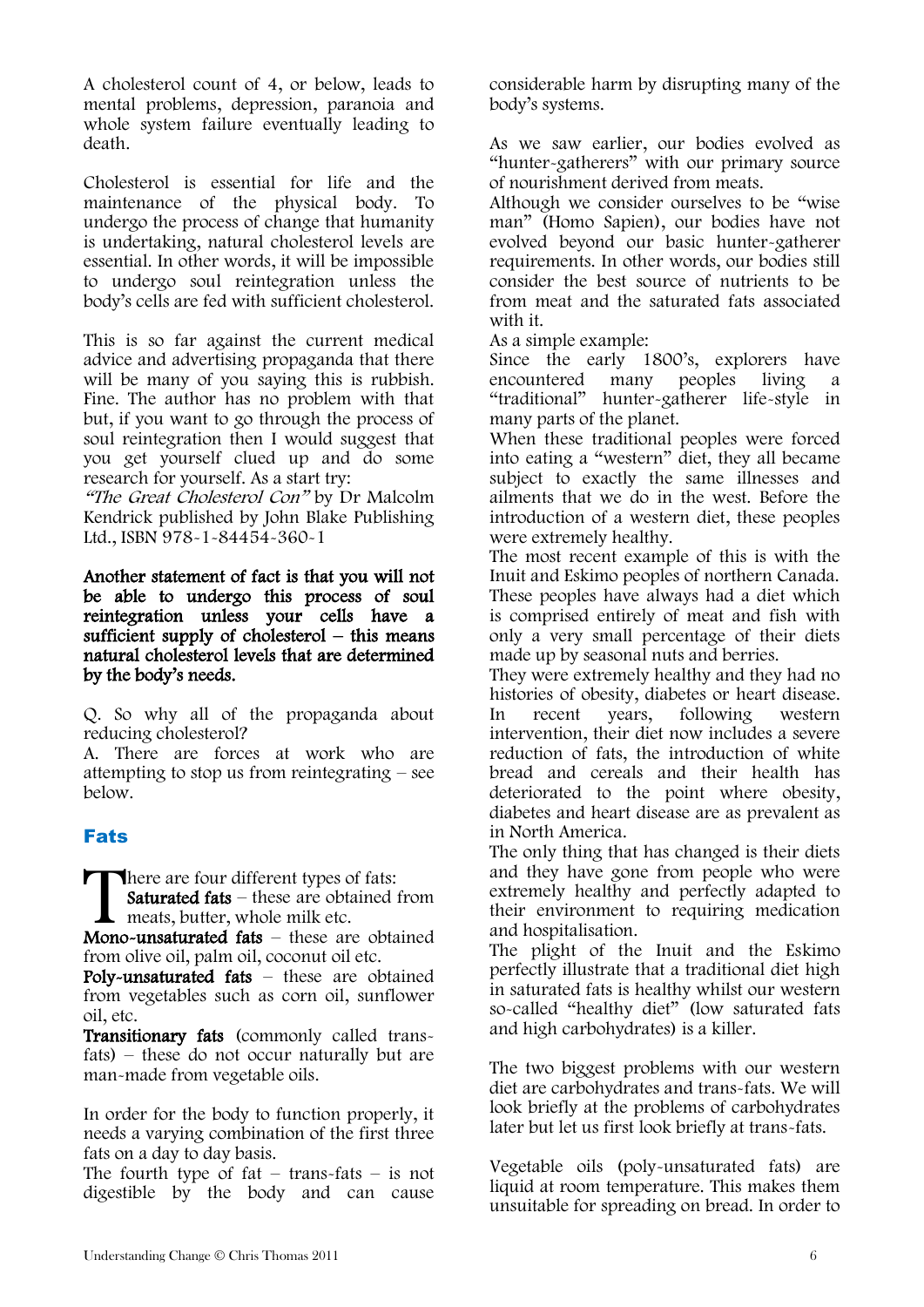make them spreadable, they are turned into margarine. In order to do this the oils have to be hydrogenated, heated, and put under enormous pressure.

The molecular structure of vegetable oil is "kinked". It is this kink that prevents the oils solidifying at room temperature. In order to achieve room temperature solidity, the molecular structure needs to be straightened. This straightening is achieved by adding a hydrogen atom into the area where the molecule is kinked – this is hydrogenation and it is a very haphazard process.

A simple explanation would be this:

The vegetable oils are heated to very high temperatures and put under huge pressure. The oil is then bombarded with hydrogen atoms in the hope that they will connect into the correct place in the oil molecules.

This is why they are called trans-fats; the hydrogen atom creates what is known as a trans bond within the molecule.

The process of hydrogenation is very haphazard and the resulting oil is swamped with unpaired hydrogen atoms. These unpaired atoms act as free radicals within the body whenever hydrogenated oils are eaten resulting in a huge amount of damage to the body's cells.

To make these hydrogenated oils into margarine, they undergo numerous chemical processes which all add other chemicals into the mixture. At the other end of the manufacturing process, the margarine manufacturing process, the emerges as a grey gloopy substance. To make it more palatable, a coloured dye is added – yellow – to make it look more like butter!

Margarine contains an average of 25 artificial or chemical ingredients; butter contains one natural ingredient – milk.

The number of health problems that are connected to our eating hydrogenated oils and margarines – trans-fats – is huge and too long to list here but primary amongst them are heart disease, cancers (particularly breast cancers) and obesity.

The following foods are all extremely high in trans-fats:

Pre-baked pastries from commercial bakers Pre-made meals from commercial suppliers Fast foods of all kinds

To understand the kinds of mixture of fats that our body actually needs is demonstrated by the fats present in breast milk.

Assuming that your mother had sufficient cholesterol in her body to make you, once you are born, the best start the infant can have is to be fed breast milk produced by the mother. Not only does breast milk provide natural immunity to many bacteria and viruses, it only contains the mixture of fats that the growing infant needs.

Breast milk is made up as follows: Saturated fat  $-54$  per cent Mono-unsaturated fat – 39 per cent Poly-unsaturated  $fat - 8$  per cent

If saturated fats were unhealthy for us, our mother's bodies would not produce it in such quantities in the food she manufactures to feed her child.

### Our bodies need saturated fats.

## **Carbohydrates**

 $\blacktriangledown$  hen we speak about carbohydrates, we usually think of foods like bread, sugar, pasta, potatoes, etc. When we speak about carbohydrates, we usually think of foods like bread, sugar, pasta, potatoes, etc. But, this is too narrow a definition as fruit and vegetables are also carbohydrates.

Essentially all sugars and all starches are carbohydrates from whatever source. Everything that is vegetable or derived from vegetable sources is a carbohydrate. Or, put another way, virtually all foods that are not meat or fat are carbohydrates.

What makes carbohydrates so appealing to eat is that we usually get an energy "rush" which makes us feel as though we have eaten the right thing.

The problem with carbohydrates stems from how the body processes them.

When we eat carbohydrates, the body converts them to glucose. Whilst glucose is seen as an energy source, it is not one that the body can handle easily.

In order to maintain the body, the body's cells need an energy source. If the source of the energy is glucose, the cells cannot accept it in that form. In order for the cells to make use of glucose, the body also needs to produce insulin.

Insulin acts a little like a key in that it "unlocks" the cells and allows the glucose in. However, the body's cells can only make use of a limited amount of glucose to supply its energy needs. When a cell has reached its "glucose threshold", the cell is still crying out for an energy source and, if the food we have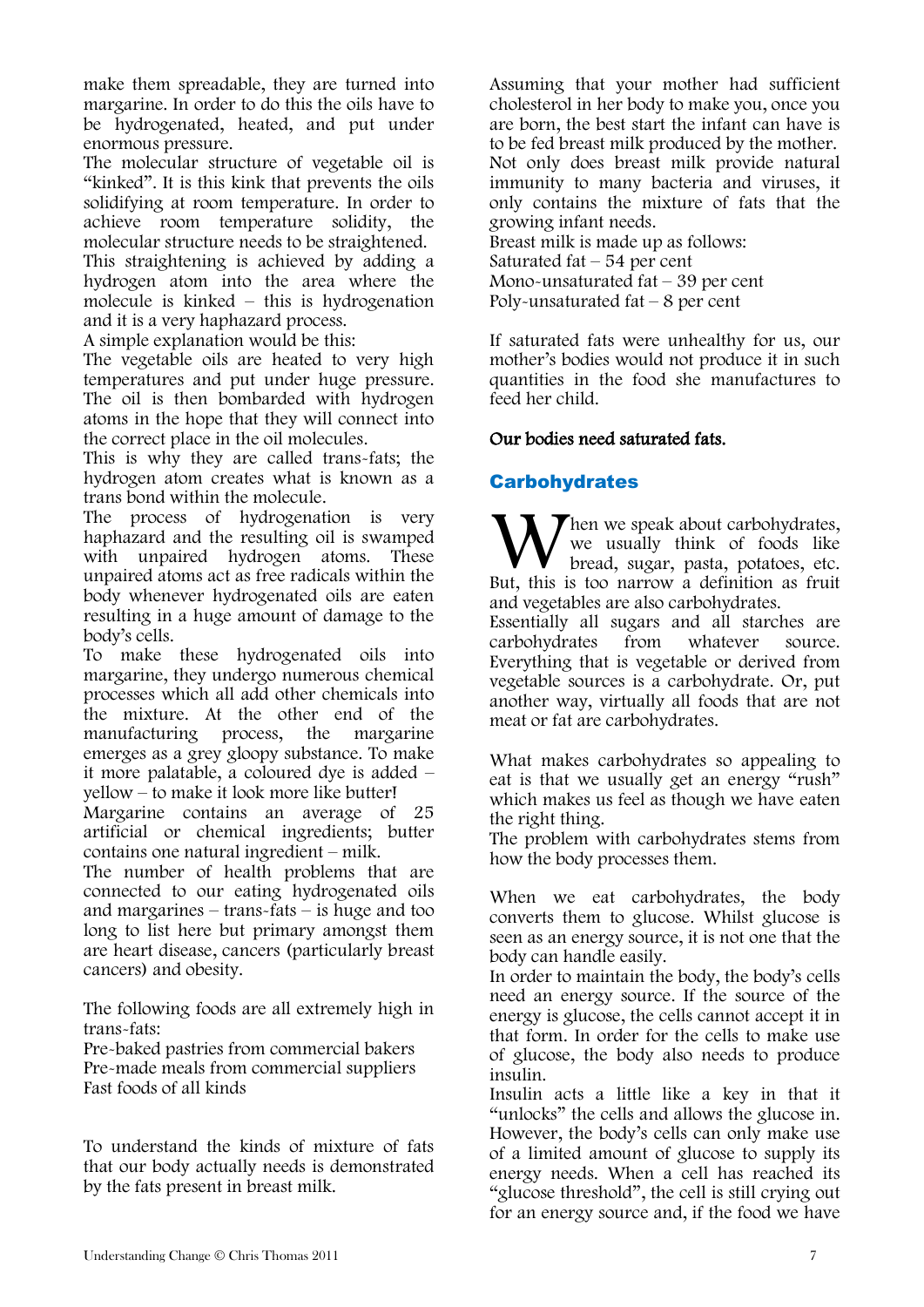eaten can only supply glucose (from carbohydrates); the pancreas is forced into producing more and more insulin to  $\alpha$ <sup>u</sup>unlock" the cell walls. Over a period of time, the cells increasingly resist the glucose and the insulin. Once this stage is reached, the cells are, effectively, insulin intolerant  $-$  a state of diabetes. As the cells no longer accept the glucose, the insulin then stores the glucose in fat cells.

The more the cells become insulin intolerant, the more the glucose is stored in fat cells resulting not only in diabetes but also obesity. Being overweight does not cause diabetes, being insulin intolerant because of a high carbohydrate diet causes weight gain.

However, if we substitute saturated fat for carbohydrates in our diet, the cells readily accept the fat, our insulin levels drop and we lose weight. This is why high fat/low carbohydrate weight loss diets work.

# A Correct Diet

The current "healthy diet" that we have been propagandised into believing is good for  $us - high$  carbohydrates/low The current "healthy diet" that we have<br>been propagandised into believing is<br>good for us – high carbohydrates/low<br>saturated fats – is the exact opposite of what the body actually needs to maintain a healthy body.

There have been thousands of studies carried out to prove the "healthy diet" is the right one and every one of them has failed to do so. The results of scientific studies depend on who was paying for the study to be carried out.

Scientific studies are written in three parts. The first part is an introduction  $-$  a declaration of what the study is being carried out for. The second part is the actual results reached from the experiment whilst the third part is a summary of results and how they have been interpreted by those who carried out the study.

Most scientists and doctors only read the introduction and the final summary; very few read the body of the study  $-$  the actual study data.

If the study was sponsored by, let's say, the margarine industry, the summary will conclude that the high carbohydrate/low saturated fat diet is correct. But, if you then study the actual data, you will find that this conclusion is not borne out by the facts that the study uncovered. In other words, a high

saturated fat/low carbohydrate diet is the best.

The margarine industry is a good example to choose as they have been trying to prove that margarine is healthier than butter ever since margarine was first developed at the end of the 1800's. It all began as a marketing ploy to promote margarine over butter and the whole thing has mushroomed from there.

There are also those who oppose our consciousness shift and are adding their propaganda to the material first developed by the margarine industry in order to make us so unhealthy that we cannot undergo our soul reintegration.

We noted earlier that our bodies have evolved to live on a high fat diet. Once we stopped living as hunter-gatherers, we developed a diet that was best for our changed life-styles. This is the diet eaten by our ancestors such as our great grandparents.

Their diet was:

Fatty meat, butter, whole milk, hard cheese, lard and dripping, some fish and some fruit and vegetables in season all cooked from fresh ingredients.

Their diet is what our current diet should be.

The proportions of these various types of foods that are necessary for optimum body performance are these:

Carbohydrates:  $10 - 15$  % of total calories Protein: 15 – 25% of total calories Fat:  $60 - 70$  % of total calories

Again, these conclusions are totally at odds with the advice we are led to believe and many will be sceptical.

Fine. Go and research your diet for yourself and then you will see how much we have been wilfully misled. As a start try:

"Trick and Treat" by Barry Groves published by Hammersmith Press Ltd.

ISBN 978-1-905140-22-0

## Other Problems

### Fluoride

The fluoride added to drinking water is a chemical called hexafluorosilicic Acid. It is eight times more toxic than lead. It has been linked to osteoporosis, cancer, kidney and thyroid problems.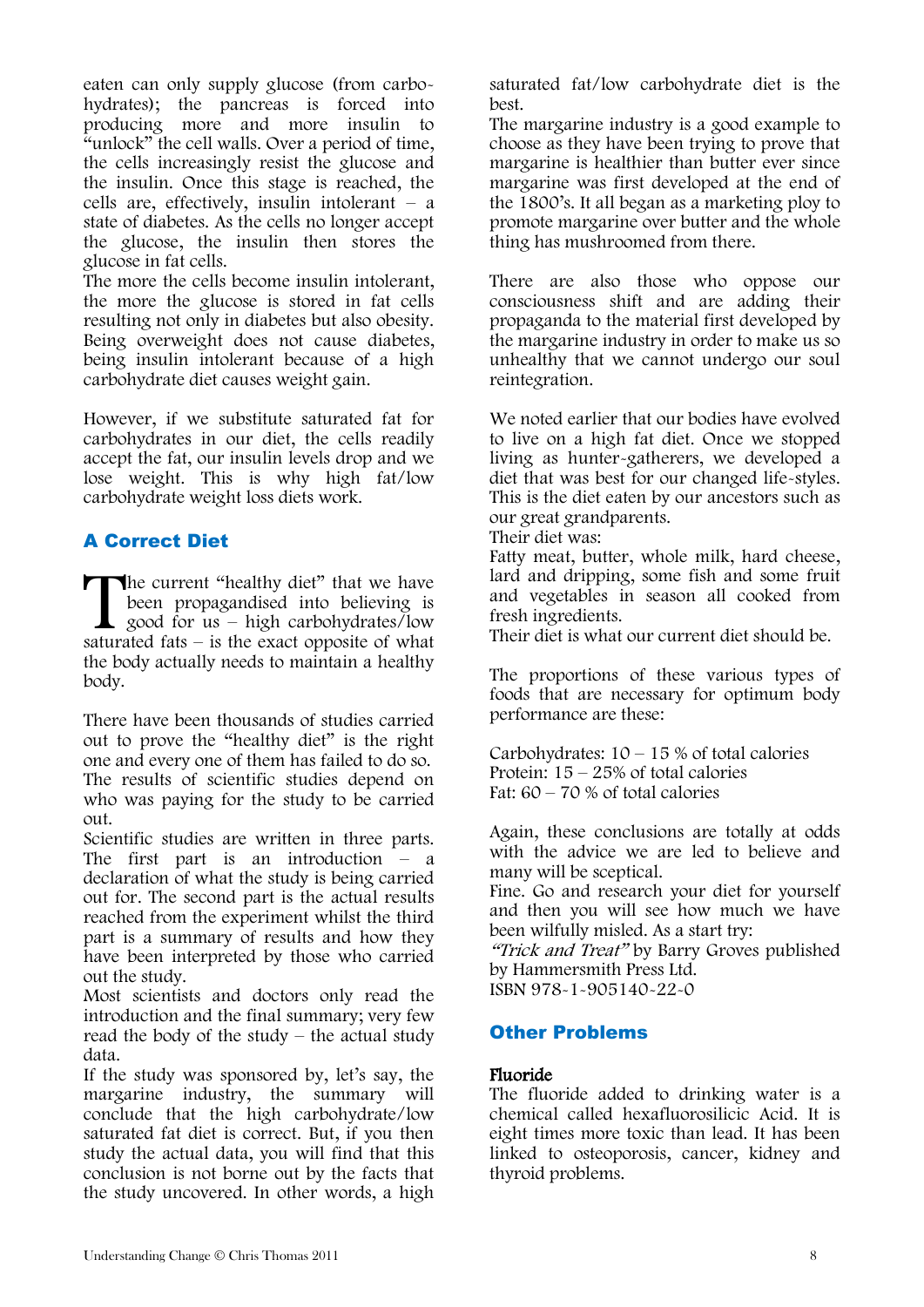### **Microwaves**

There have been a number of studies carried out into the effects of microwaves but they have not been widely published.

Microwave ovens. Repeated exposure from use of these ovens causes sterility and cancer. Foods cooked in microwave ovens put cancer causing substances into the blood.

Mobile phones. These include cord-free phones. The type of microwaves used by mobile phones causes cancer of the glial cells, especially in children  $-$  glial cells are those that make up the nerves that connect the inner ear to the brain. Mobile phone emissions also kill bees.

Wi-Fi. Wi-Fi is the most serious form of microwaves. Wi-Fi masts have been shown to kill off all insects and birds within a 200 m radius; any trees within this range show symptoms of tree "cancer". No studies have been published to show the effects of Wi-Fi on people, especially children.

### Soya and Soya Milk

Soya, in its natural state is indigestible and toxic to humans. In order for us to make use of this plant, it must first be processed and undergo a form of distillation to purify the toxins. As part of this distillation, soya "milk" is produced.

This "milk" contains most of the toxins that have been removed from the processed soya beans but, more importantly, the "milk" contains high levels of phyto-oestrogen. This is a substance that is chemically very similar to the female hormone, oestrogen.

Adults eating soya or soya milk can have problems with the balance of their sex hormones because of this phyto-oestrogen but by far the biggest problems occur when soya milk is dried for formula milk to feed babies.

In recent years, there has been a move to dissuade mothers from feeding their babies formula milk derived from cow's milk – too much saturated fat (see above for how much saturated fat an infant actually needs) – with<br>soya milk being the recommended soya milk being the recommended alternative.

In using soya formula, the baby is being fed with the toxins that have been distilled out of the soya bean, which is bad enough, but the worst impact is by feeding babies high quantities of phyto-oestrogen. The comparison is that if a baby receives the normal number of daily feeds, the baby is receiving the equivalent – body weight to body weight – of the mother taking up to five contraceptive pills per day.

The effect on the child can be very problematic. With girls, this level of phytooestrogen means that they will undergo puberty at a much younger age – instead of the traditional ages of 11 to 13, girls as young as 8 or 9 undergo full puberty. In some instances, girls as young as 3 can exhibit indications of puberty such as breast development.

In boys, there are greater problems. The phyto-oestrogens conflict with their natural testosterone levels and can cause slow development of the brain; particularly the development of spacial awareness. This shows itself mainly in boys finding it extremely difficult to learn to read or to understand mathematics.

These phyto-oestrogens are also one of the major causes of the rise in skin cancers as skin cells have oestrogen receptors which readily accept phyto-oestrogens instead of the body's natural oestrogen.

### Medical Treatment.

In 2008, the American Medical Association (AMA) published their final report of a five years study into the effectiveness of current medical treatments. Their conclusions were that more people die of the medical treatment they receive from their doctors than from any other single cause of death in the western world.

They broke their figures down into two categories:

1. Those that died from their medical treatment and no other factors were involved. 2. Those that had some kind of serious health problem but the determining factor of when they died was the medical treatment they received.

Every year in America, the number of deaths from the first category was 760,000. The number of deaths from the second category was 2 million.

The British Medical Association has stated that in Britain the number of deaths under the first category was 93,000 – the BMA has not carried out, or at least not published, a study similar to the AMA's so this figure is probably optimistic.

Buried away within these figures is the number of deaths caused by adverse side effects of pharmaceutical drugs. In America, 136,000 people die from drug side effects every year. In Britain the figure is 10,000 but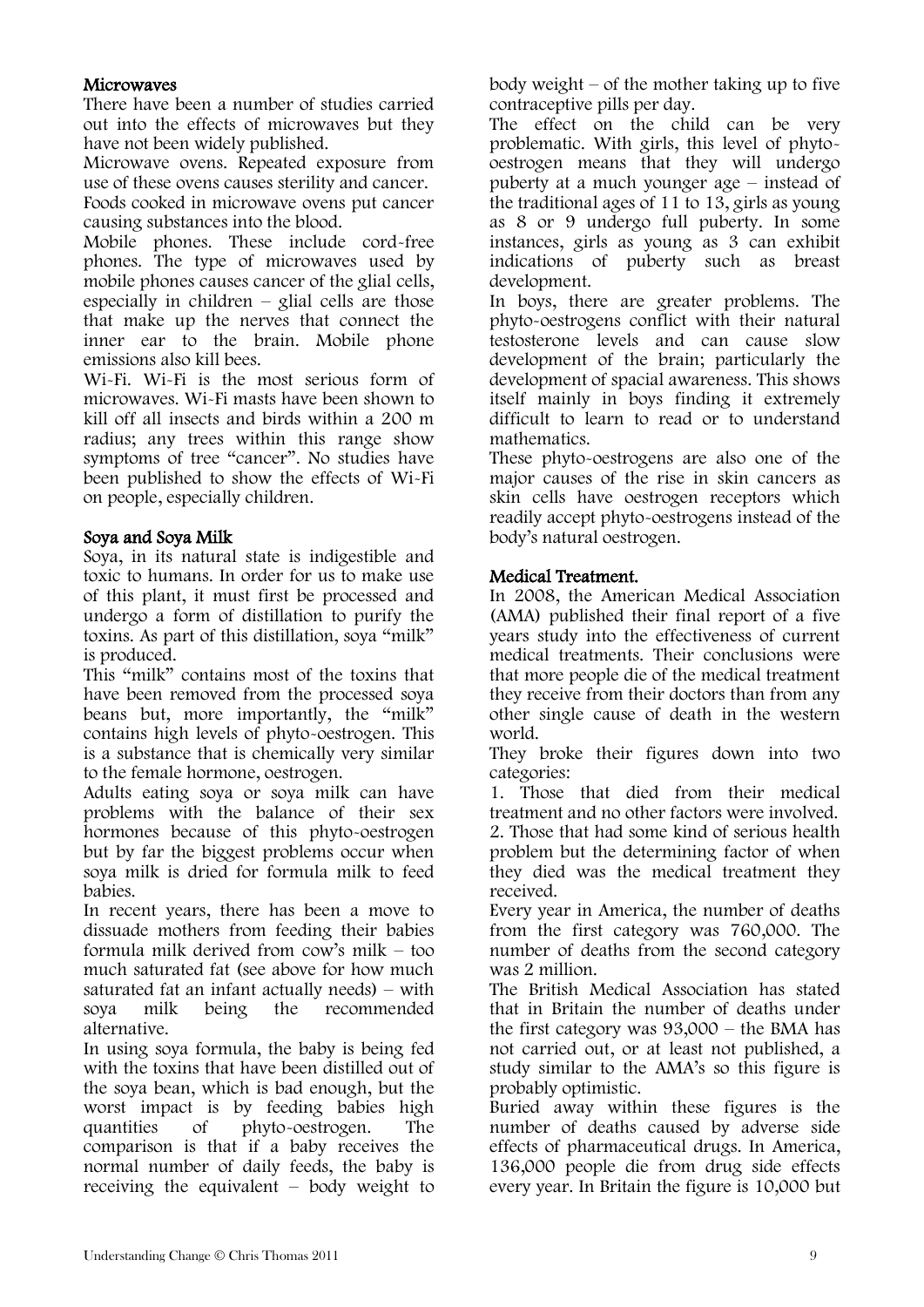an additional 250,000 people are hospitalised every year.

How many deaths are recorded for alternative treatments per year in America and Britain? – Zero.

# Conclusions

verything stated in this essay is backed up by thousands of medical, scientific and independent studies. They are not referenced here due to lack of space and also to encourage people to investigate these issues for themselves – the internet and many books do give full references or even the studies themselves. **Example 18 Server Server Server Server Server Server Server Server Server Server Server Server Server Server Server Server Server Server Server Server Server Server Server Server Server Server Server Server Server Server** 

What it amounts to is that we have been deliberately propagandised into believing the exact opposite of what we should be eating to maintain a healthy body that prepares us for the process of change we are currently undergoing. Most of the advice we are fed by doctors, scientists, dieticians, etc. is deliberately intended to prevent us from undergoing soul reintegration.

## Why?

There are two answers to this question.

The first can be found within this statement: "Maintain humanity under 500,000,000 in perpetual balance with nature"

These words are written, in eight languages, on four standing stones that were erected in Georgia in America in 1979. Nobody knows who erected the four "Georgia Guide stones" standing stones but the message they carry is reflected in internationally agreed documents.

The main document that reflects these figures was agreed by heads of government of 93 countries at the United Nations Conference on Environment and Development (UNCED) in Rio de Janeiro in 1992 – the document is called Agenda 21 and is an environmental plan for the 21st Century.

Given that the official figures for the world's human population are set to pass the 7 billion mark in October 2011, it means that to achieve this level of population reduction (to 500,000,000) by the middle of this century, a total of 350,000 people must die every day – that is a minimum of 128 million per year.

There are numerous other government policy documents that reflect the same aims, all of these governments being signatories to Agenda 21.

Why?

What possible motivation can all of these governments have for murdering their own populations? For a full answer to this question see "Project Human Extinction".

# **Conspiracy**

Thilst this has become a "dirty" word – something to be ridiculed – in recent years (mainly from media derision) does not mean that conspiracies do not exist.

One major such *proven* conspiracy was over climate change being caused by human activities. Climate change is occurring because of an increase in the sun's activities and is not caused by anthropogenic carbon dioxide – see later.

So what "conspiracy" are we talking about? In western countries, we believe that we live in democracies. This is not the case – governments are determined by shadowy organisations who dictate not only the policies of governments but also which party forms a government. The votes cast by the electorate, of a particular country, are meaningless except to perpetuate the democracy myth.

One such shadowy organisation that has become better known in recent years is the group who call themselves "Bilderbergers".

This is an organisation made up of the heads of state of some countries, industrialists,<br>financiers, heads of NGO's (Nonfinanciers, heads of NGO's (Non-Governmental Organisations) and those who own the media as well as visiting advisors as necessary.

Note: 80 per cent of the world's media – newspapers, TV stations, radio stations, magazines, books and the internet – are owned by 5 individuals, all of whom are members of the Bilderberg Group. This is the way in which propagandised messages, such as "healthy diets", can be made to a global audience following Bilderberg instructions.

With the growing public awareness of the Bilderberg Group, many felt that they had discovered who was at the top of the pyramid as far as global control was concerned. However, it soon became clear that the Bilderbergers were only a layer, albeit an important layer, in how governments and populations were controlled.

Behind the Bilderbergers we have the Illuminati. This is an organisation made up of only 19 people and has gradually taken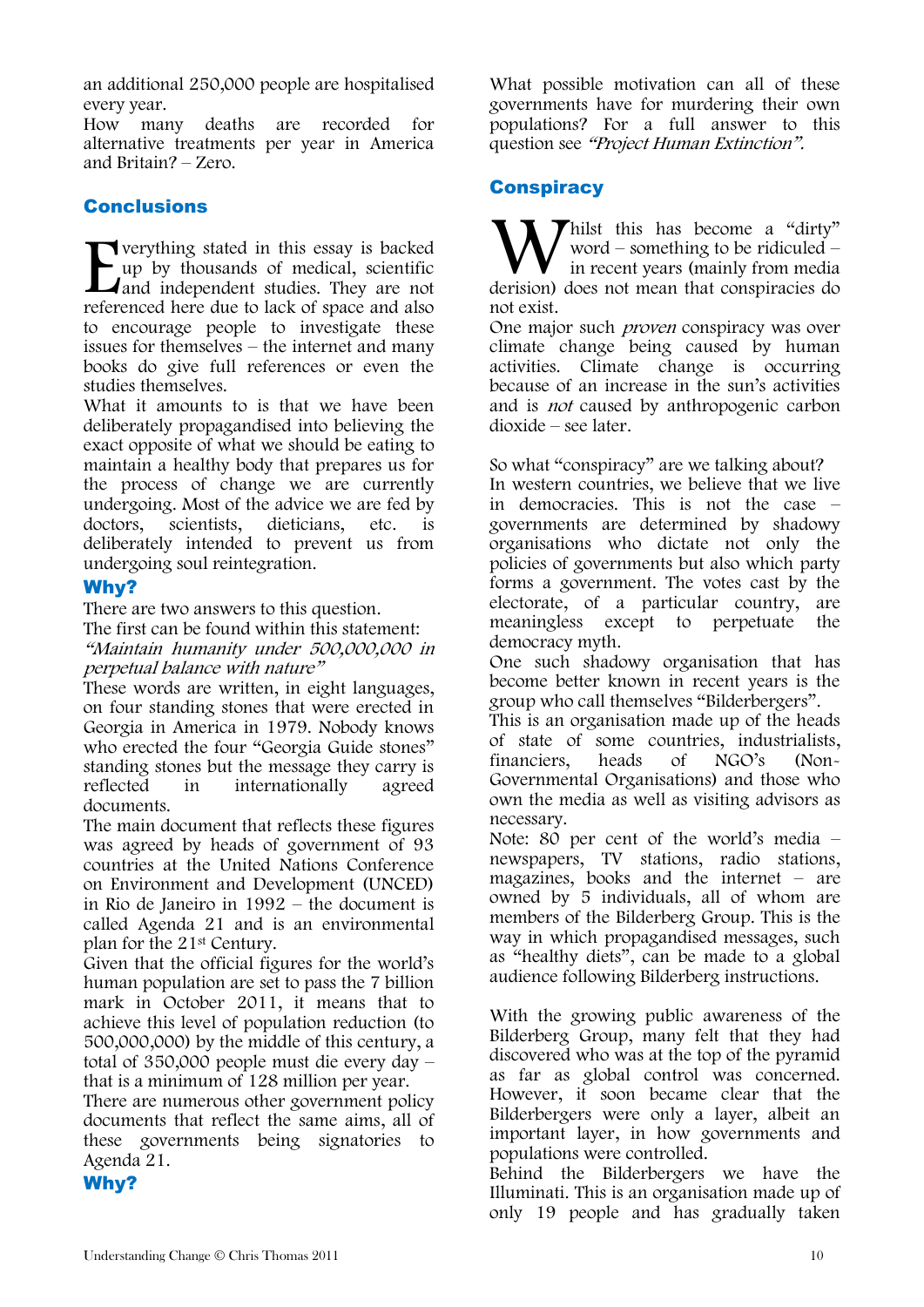control over governments and world finances over the past 235 years.

However, there is one final layer to this pyramid of control and these are a nonhuman race who are known as the Velon.

# The Velon

The Velon are a semi-physical race who, for some complicated reasons, decided that the Earth should be their home planet. for some complicated reasons, decided that the Earth should be their home planet.

The Velon story is well covered by the author's books and so there is no need to go into too much detail here, only some of the important points.

It would be fair to say that everything that has, and is happening, to prevent us from progressing towards soul reintegration has been as a result of Velon activities.

Apart from taking control of the Illuminati, and the power it has over governments, the main "weapon" used against us by the Velon are channelled messages.

The name Velon might not be familiar to many people as they tend not to use that word for themselves. They are divided into six "races" and it is their race names that they more often use in their communications. These are: Annunaki, Hathor, Oa, Mila, Johnaan and Jjundaa and many of you will be familiar with them.

However, the Velon are a very determined race and have adopted many disguises in an attempt to fool people. These disguises include, but are not limited to: The Galactic Council, Galactic Federation, Council of Nine, Ascended Masters, Ashtar Command, Mary Magdalene, the Christ Consciousness (Lord Sananda), Lord Metatron, Orions, Reptilians, Tall White Nordics, Watchers, Nephilim, Dracos, Ascended Sirians, Venusians, Saturnians and Angels.

According to the Akashic, all of the recent channelled material connected with Angels has originated from the Velon; in fact over 90 per cent of all channelled material over at least the past 50 years is of Velon origin.

All of this channelled material has been deliberately designed to mislead us and make us believe that we are incapable of soul reintegration not only by ourselves but also on Earth.

The Velon have very deliberately attempted to remove the vast majority of humans off the planet in order for them to take the planet for themselves. Those humans they allow to remain – 500,000,000 – they intend to use as slaves.

This might sound like the plot to a second rate science fiction movie but more and more people are waking up to the reality of the Velon's presence and their aims and the damage they are doing to human aspirations.

However, we are not alone in our fight against the Velon plans.

There are those who act as "guardians" of the Earth and those who act as "guardians" of our solar system together, they have prevented the mass landings and invasions planned by the Velon.

Beyond our solar system, there are others who are very closely watching the Velon activities around Earth.

Our Universe is founded on the concept of "freedom of choice". This means that every soul that has been Created for this Universe has the absolute freedom to choose their actions; the only limit to this "Universal Law" is that nobody can choose to act in such a way as to remove the freedom of choice of another. In putting their plans into action, the Velon have violated this Universal Law.

Not all of the Velon population have taken part in the plans to take over the Earth; those who opposed these plans have been removed from the Universe and placed into an isolated solar system from where they can be allowed back into this Universe at a future date - if appropriate.

The Universe is maintained by Thirteen beings who act on behalf of the Creator to maintain the balance of energies and ensure that the Creator's wishes are carried out.

With the Velon taking unprecedented action in attacking the Earth and its inhabitants, the Thirteen, along with the Creator, have taken the decision to remove the whole of the Velon race from this Universe and erase all of the energy patterns connected with the Velon (those Velon who are in their new solar system are protected from this total removal of the race). It is only the Velon who have taken part in their attack on Earth that are being destroyed in this way.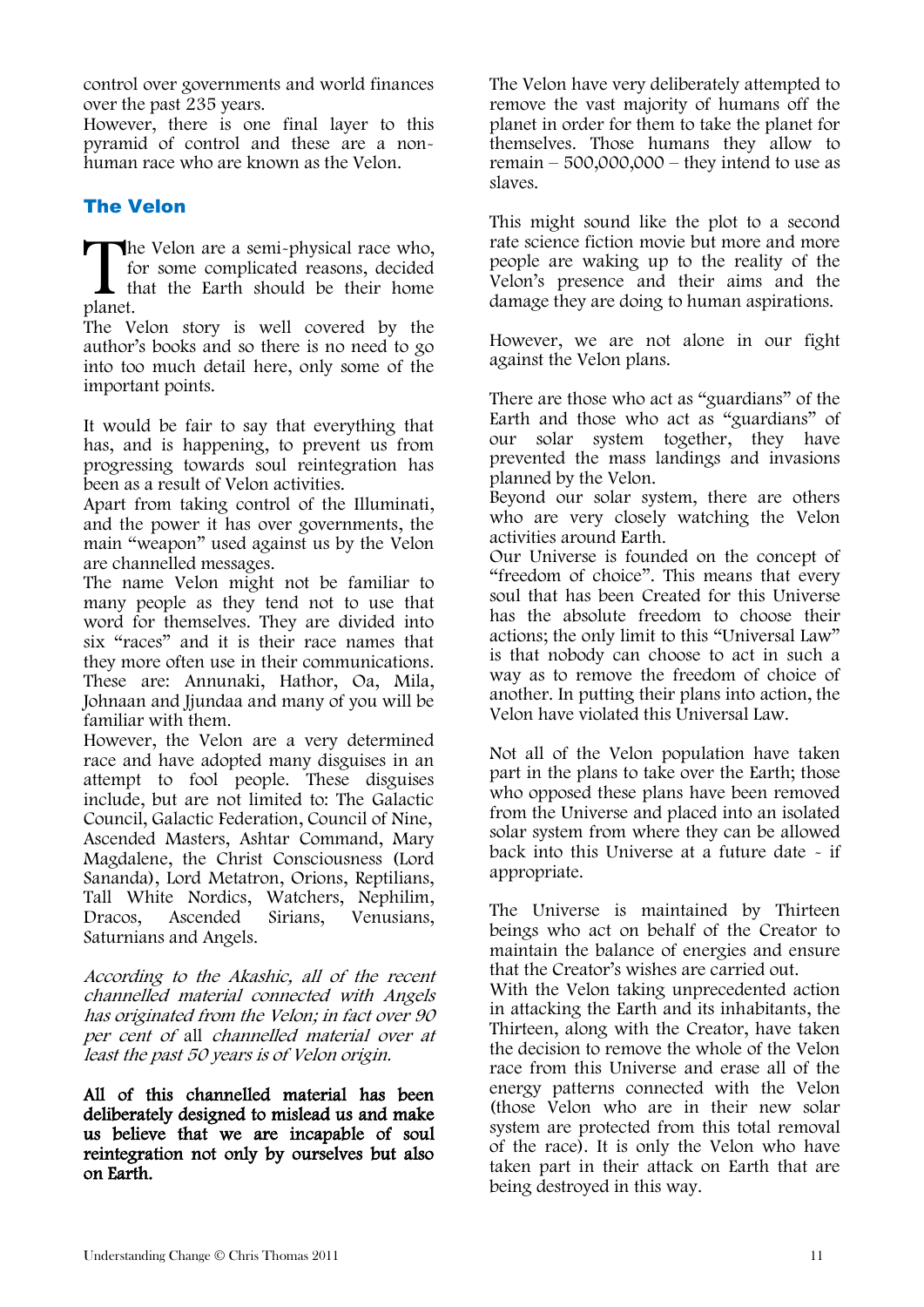This destruction of the Velon existence is almost complete. The only Velon energies that remain are within our galaxy, particularly around our solar system and on Earth. The reason why these remaining Velon energies have not been destroyed, along with all of the others, is the number of humans who are, wittingly or unwittingly, helping the Velon.

Earlier on, we mentioned that in 1996, 40 per cent of the population said they were ready to undergo the process of soul reintegration. By 2011, this figure had dropped to  $15$  per cent – a difference of  $25$ per cent. So what happened to this 25 per cent to change their minds?

The answer is the Velon.

Many of those who make up this 25 per cent are those who have taken on board the Velon propaganda and done nothing to help themselves reach a state of readiness for soul reintegration. Most of this group are ones who are waiting for the Christ Consciousness to return, are waiting for Ashtar Command to turn up to transport them to a "5<sup>th</sup> Dimension", are waiting for an "Angel" to help them or are expecting the Galactic Council to choose them as their representative on Earth.

There are those who have taken part in exercises to build "portals", there are those who have taken part in building "celestoriums", there are those who have taken part in mass meditations to take over the energies at Silbury Hill in Wiltshire and there are those who opened their front doors at 10 pm to allow in three "Angels" who would stay in their home for five days whilst these so-called "Angels" planted Velon "djed pillars" in their homes.

All of these activities have been carried out because these people have fallen for the Velon channelled propaganda. The net result of these activities is to hold the remaining Velon close around our solar system by their feeding off the energies supplied by these people.

#### These activities, by humans, are holding back those who wish to complete their soul reintegration and preventing the Creator's desire for the complete removal of the Velon from this Universe.

We are running out of the time we have available to us to complete our soul reintegration. We all need to stand back and take a look at what we are doing in our lives

and look to see if we are being misled by beliefs that have originated from the Velon.

Nibiru is not arriving, Ashtar Command is not arriving, the Galactic Council does not exist and we are *not* ascending to a 5<sup>th</sup> dimension.

The people who have refused to take responsibility for their own choices, such as waiting for Ashtar Command to turn up and Ascend them to a 5<sup>th</sup> dimension or some other "Alien" race to save them, are effectively selling their souls to the Velon and the price is the Earth.

The whole purpose of living on Earth is that we return to being true Human Beings. We cannot achieve this goal anywhere else within this, or any other Universe. It is only on Earth that physical life exists, it exists nowhere else in the whole of Creation.

Once we have undergone soul reintegration, we will have unlimited choices open to us. If we do not achieve our goal of soul reintegration, we face an uncertain future possibly even as slaves to the Velon.

Only you can choose.

# Completion of the Human Plan

**The Earth defines a Human Being as a** physical being that has the whole of the  $\blacktriangle$  soul within the physical body. The Earth defines a Human Being as a physical being that has the whole of the soul within the physical body.<br>When we first arrived on this planet, on

Atlantis, we were in this state. When we returned to the Earth, twenty thousand years ago, we also had the whole of the soul within the body – this is our natural state and all of the body's structures and cells are capable of maintaining us in this state.

However, we encountered an unexpected problem and in order to solve this problem we have been living in a state the Earth considers to be sub-human for the past 7,000 years. We deliberately adopted this subhuman condition as a means of investigating why we could not maintain the whole of the soul within the physical body for our natural life spans – as a true Human Being, our life span averaged 1,500 years.

For the past 7,000 years, we have reincarnated into numerous bodies, lived in every region of the world, been male and female in order to understand the problem and to learn the answer.

The answer, as always, is about energy and the specific energy frequencies that allow us to cloak the soul in a physical body. It turns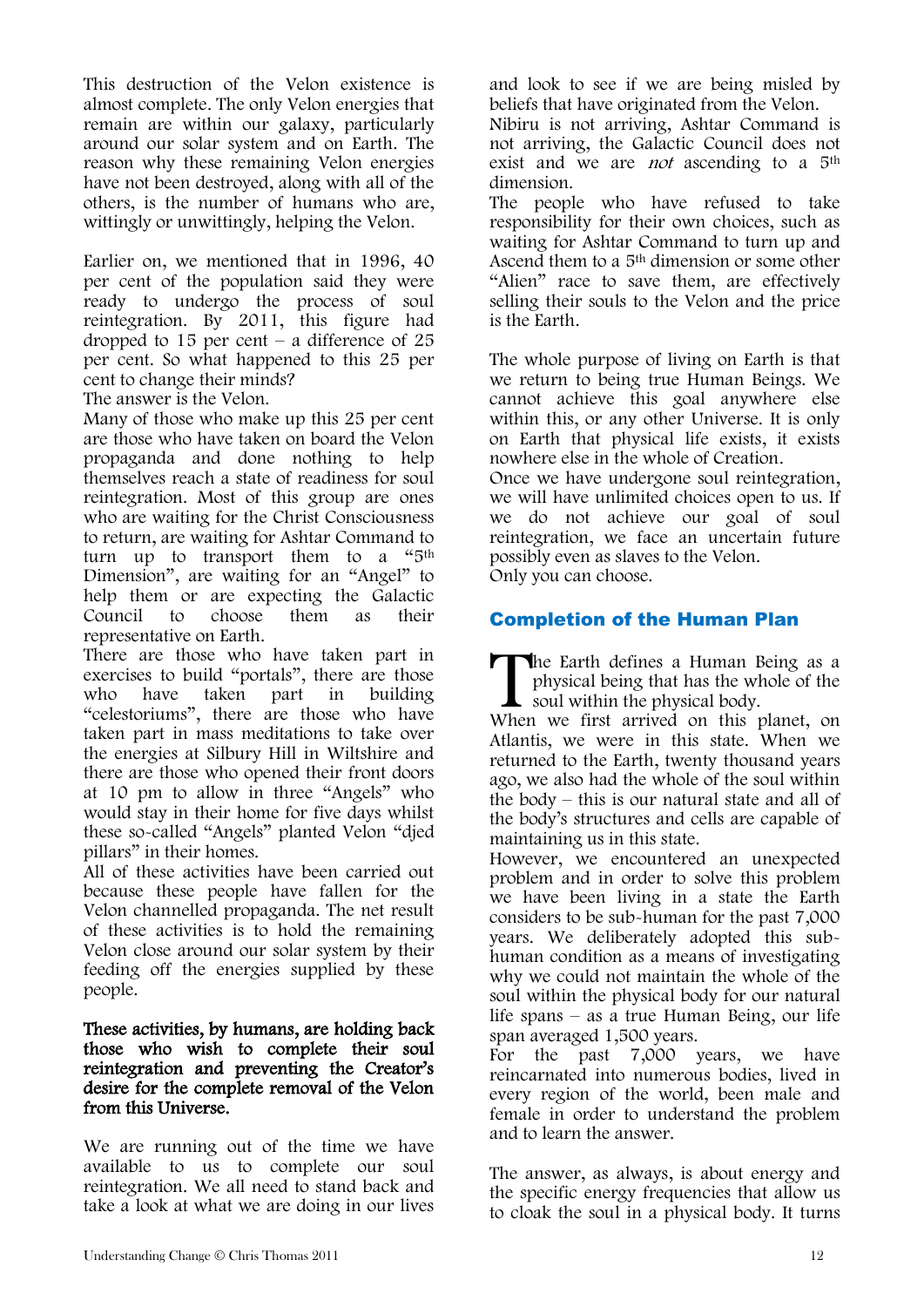out that the Earth's original estimate of the correct energy, base-note, frequency was too low at 7.56 Hz and needed to be raised to 3,500 Hz (3.5 kHz). Now that we know what the frequency of the root chakra needs to be, we can once again become Human Beings.

When we embarked on the Human Plan, we set ourselves a time limit to find the answer. The time limit was set to coincide with cycles of energy that occur beyond our solar system. This was so we could take advantage of these energy cycles, some of which will not reoccur for another approximately 26,000 years. So the time is now.

The Akashic records that the end of this 7,000 year investigative period finishes at the end of 2011 and this is why time is short.

We have experienced many trials and tribulations during this period, many of which have not been of our making. The Fourteenth Faction and, more recently, the Velon have all served to deflect us from our chosen path and have ended up being misdirected, misguided and badly led into blind alleys or looking for an "Alien" saviour. But, all is far from lost, we have arrived at the answer and we have arrived at this time where transition can occur relatively intact and unscathed.

What we now need to do is to ensure that our bodies have a proper diet and we remove the emotional debris of our pasts. Once we have achieved this, we can undergo the process of soul reintegration. This is all that we need to do to become Human Beings once again. It is that simple.

We do not need to look for answers outside of ourselves, we do not need to look to others to take us through a process, we just need to be us. Only we can do this, each individual has to take these steps for themselves, nobody can do this for us and the Universe is holding its breath in anticipation.

One of the main goals of this Universe was to explore the possibility of "physical" life. In order to explore this possibility, our solar system came into being.

At first, our solar system contained 13 planets and every planet developed and supported life. The variety of life-forms and diversity of life was astonishing; nobody could ever have anticipated how physical life could flourish in such abundance and variety.

Unfortunately, 3.8 million years ago, a solar system-wide disaster occurred and, effectively, all of the planetary life within this solar system was destroyed. Only our Earth decided to continue.

But that does not mean that life within this solar system cannot be regenerated.

The activities on Earth have been very closely watched and the outcome of our exploration of the correct energy frequencies has been eagerly awaited. With humanity's arrival at the correct answer, the whole of the solar system can now begin its own reawakening.

In the same way as the Earth orbits the sun, the sun also has its own orbit that takes approximately 26,000 years to complete. Each orbit brings our solar system into direct alignment with the centre of our galaxy where renewing energies are available; and this is where we are currently located.

Our 7,000 year exploration of the correct energies for life was deliberately designed to coincide with our conjunction with these galactic energies.

In response, the whole of the solar system is responding: all of the planets are radiating more light and more energy, they are beginning to stir with new life and the solar system is set to begin a totally new cycle which will carry on well into the future.

Our sun has also responded to these new energies and the closeness of our completions by pouring out considerably more energy than it has in our recent past. This is the real reason for global warming; the sun is providing us with new energies that are intended to help us through our soul reintegration.

# When Will Completion Occur?

n November 2010, we began an acceleration of human frequencies so that the root chakra coincides with the 3.5 In November 2010, we began an acceleration of human frequencies so that the root chakra coincides with the 3.5 kHz that the Earth is already resonating at. This acceleration will be completed at the end of October 2011.

Once we have achieved equality with the Earth's frequencies, we will be in a position to undergo soul reintegration at the first suitable opportunity.

The determining factor is the time at which we overcome the Velon energies that are holding us back.

Fortunately, the Velon energies will not stop reintegration occurring but it will determine how easy or difficult our transitions are.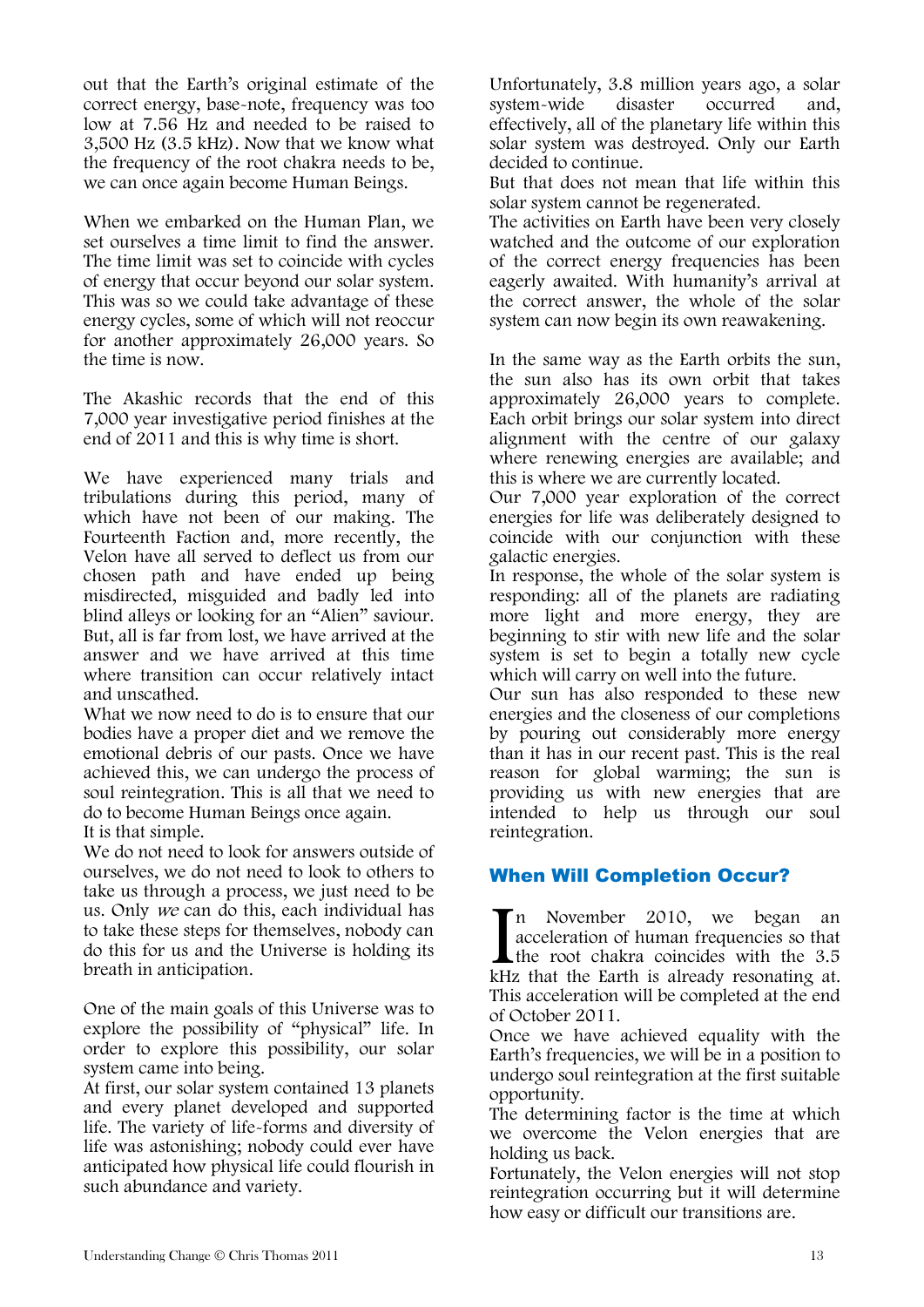If the number of people who are in a full state of readiness can be raised to a level that is closer to the original 40 per cent, instead of the current 15 per cent, then our transitions will be very smooth as we will be able to sweep all opposition away.

If the number of people does not rise above the current 15 per cent of the population then our transitions become more difficult and the level of difficulty we will experience is currently indeterminate.

The route to soul reintegration is not that difficult: all it requires is a little work by each person who has chosen to undergo change.

Ignore all of the Velon propaganda about Ascending to a 5th dimension, ignore the Annunaki fantasy story, ignore this fantasy about Angels and look to yourselves.

Ensure that your physical body has the right nutrients and balance of fats – this will help to raise your body's frequencies and prepare your cell structures for the higher frequencies of the total soul.

By making use of the giveaway, you will clear out past emotional debris and provide space within the body for your higher self to occupy.

That is it – you need do no more, your higher self will take care of everything else.

The author has been working as a psychic and psychic surgeon for about 30 years. He was born "hard-wired" into the Akashic, the record keeping aspect of the Universal mass consciousness, which he can access at will without any form of meditation or intermediary.

He is the author of 11 books, has two 2 hour interviews available on DVD and two one hour radio interviews available on: www.thespiritguides.co.uk

as well as a 2 hour interview on YouTube. He lives with his wife, Di, in Wales.



Synthesis

by Chris Thomas

Synthesis: the merging together of our past selves with our current selves to create our future selves.

In his new book, Chris Thomas brings together his thirty years of exploring the Akashic and historical records to give us an overview of Universal history from the Creator's first "Thought" to the present day and Earth's crucial role in the development of the Universe.

Creation, "The Divine Plan", ET's, Atlantis, The Lady and the Faerie are all explained as well as answering the thirteen most asked questions. Chris also provides some much needed clues as to our near future.

There are also some very useful meditations and exercises to help us undergo our process of change as well as a meditation to help you to begin accessing the Akashic for yourself.

178 pages paperback ISBN: 978-0-9566696-1-2 UK price: £9.50 (p&p free in UK)

Published by:

### Fortynine Publishing PO Box 49 Llandysul SA44 4YU

If ordering direct from the publishers, please make cheques payable to Chris Thomas.

Available from all book shops

Also available at discount prices from: Cygnus Books www.cygnus-books.co.uk

# This book is not available from Amazon